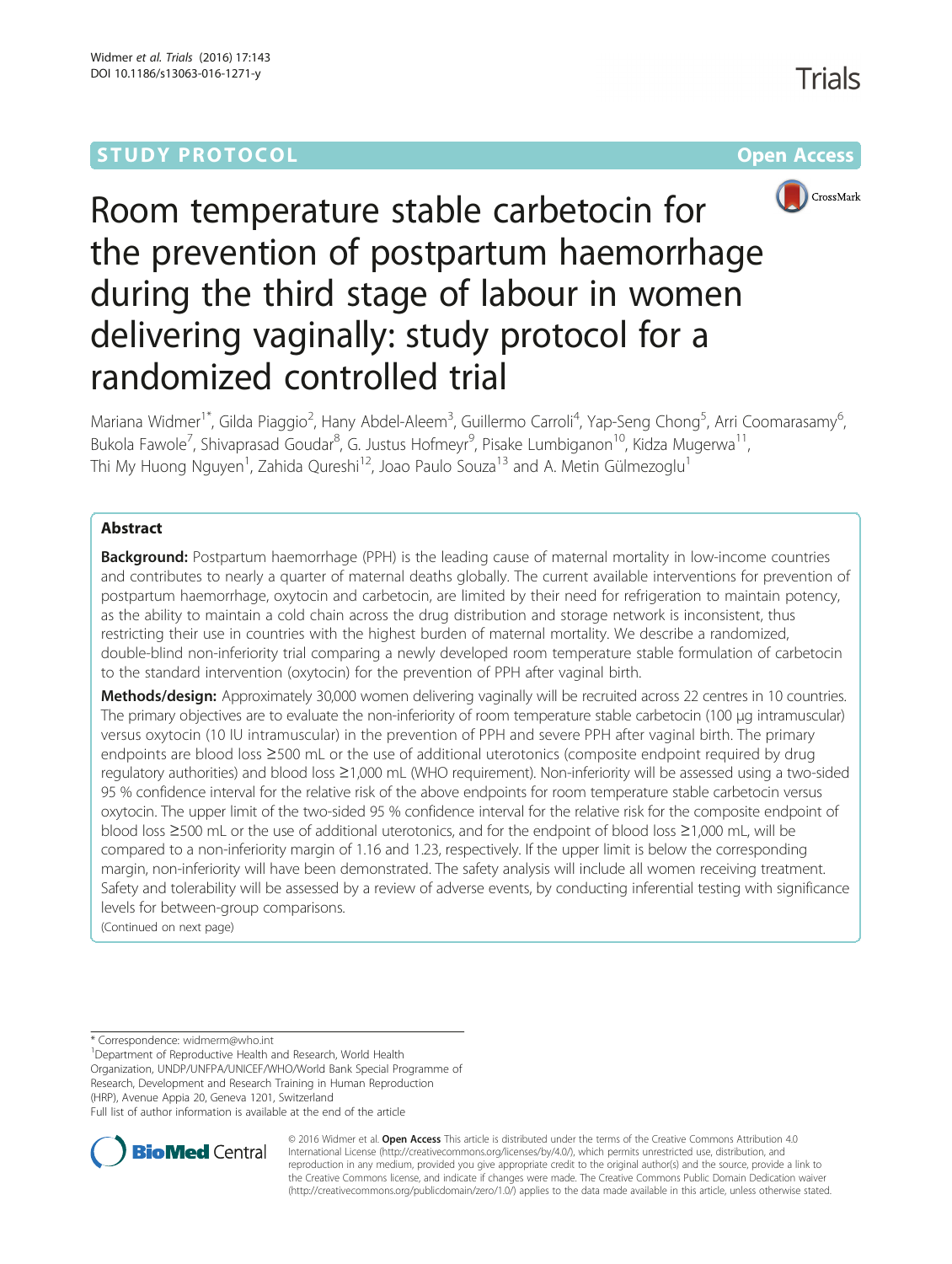#### (Continued from previous page)

Discussion: If the results of the study show that room temperature stable carbetocin is a safe and effective alternative to oxytocin, this could have a substantial impact on the prevention of postpartum haemorrhage and maternal survival worldwide.

#### **Trial registration:** [ACTRN12614000870651](http://www.ANZCTR.org.au/) (14 August 2014)

Keywords: Postpartum haemorrhage, Room temperature stable carbetocin, Oxytocin, Non-inferiority trial

#### Background

Postpartum haemorrhage (PPH) is defined as a blood loss of ≥500 mL within 24 hours of delivery, while severe PPH (sPPH) is defined as a blood loss of  $\geq 1,000$  mL within the same time frame [\[1\]](#page-7-0). PPH is the leading cause of maternal mortality in low-income countries, contributing to nearly a quarter of maternal deaths globally. In addition, PPH is a significant contributor to severe maternal morbidity and long-term disability, as well as to a number of other severe maternal conditions generally associated with more substantial blood loss, including shock and organ dysfunction [[2](#page-7-0)–[4\]](#page-7-0). Improving health care for women during childbirth in order to prevent and treat PPH is an essential step towards the achievement of the United Nations Millennium Development Goals.

The majority of deaths due to PPH could be avoided through the use of prophylactic uterotonics during the third stage of labour and by timely and appropriate management. Injectable oxytocin has been recommended by the World Health Organization (WHO) for routine use during the third stage of labour and is the preferred drug for the prevention and management of blood loss after childbirth; however, several studies have demonstrated that oxytocin loses potency in field conditions, particularly in tropical climates [[1, 5, 6](#page-7-0)]. To decrease potency loss due to degradation, oxytocin must be either stored at controlled room temperature (25  $°C$  or lower) for a restricted amount of time or refrigerated (2 °C to 8 °C), making its use difficult in low resource settings. To ease this barrier, several groups have been researching heat stable oxytocin formulations [\[5](#page-7-0)]. Though some progress has been made in this area, there is currently no heat stable oxytocin formulation for therapeutic use [\[7](#page-7-0)].

Carbetocin (1-deamino-1-monocarba-(2-O-methyltyrosine)-oxytocin) is a long-acting synthetic agonist analogue of the human oxytocin, and it appears to be a promising agent in the prevention of PPH following vaginal delivery. The clinical and pharmacological properties of carbetocin are similar to those of oxytocin. However, carbetocin is a more stable molecule and induces a prolonged uterine response, when administered postpartum, in terms of both amplitude and frequency of contractions due to its longer half-life [\[8](#page-7-0)–[10\]](#page-7-0). In a Cochrane systematic review including 11 studies (2,635 women), the use of carbetocin resulted in a statistically significant reduction in the use of additional/therapeutic uterotonics compared to oxytocin for those who underwent caesarean delivery (risk ratio (RR) 0.62; 95 % confidence interval (CI) 0.44 to 0.88; four trials, 1,173 women), but not for vaginal delivery. Compared to oxytocin, carbetocin was associated with reduced uterine massage following both caesarean delivery (RR 0.54; 95 % CI 0.37 to 0.79; two trials, 739 women) and vaginal delivery (RR 0.70; 95 % CI 0.51 to 0.94; one trial, 160 women). There were no statistically significant differences between carbetocin and oxytocin in terms of risk of any PPH or in risk of sPPH [\[11](#page-8-0)].

Carbetocin is currently approved in multiple countries for the prevention of PPH during caesarean section. The drug is licensed to be administered by slow intravenous (IV) single injection at a dose of 100 μg. Its current formulation requires refrigeration.

A room temperature stable (RTS) variant of carbetocin has recently been developed and is now approved in the European Union; this variant differs from the current carbetocin formulation only in its excipients (Table [1](#page-2-0)). The stability data from long-term studies performed at 30 °C and 75 % relative humidity, as well as accelerated at 40 °C and 75 % relative humidity, indicate a shelf life of at least 36 months at 30 °C for the new RTS formulation of carbetocin. Carbetocin RTS therefore represents a promising intervention for reducing PPH, particularly in settings where cold storage is difficult to achieve and maintain. Here, we describe a planned randomized trial to evaluate the non-inferiority of carbetocin RTS versus oxytocin after vaginal delivery in the prevention of PPH and sPPH.

#### Methods/design

#### Primary objectives and hypotheses

The trial has two primary objectives: 1) To evaluate non-inferiority of carbetocin RTS versus oxytocin after vaginal delivery in the prevention of the composite endpoint "blood loss of 500 mL or more or the use of additional uterotonics" at one hour and up to two hours for women who continue to bleed after one hour; and 2) to evaluate non-inferiority of carbetocin RTS versus oxytocin in the prevention of sPPH  $(\geq 1,000 \text{ mL blood loss})$  at one hour and up to two hours for women who continue to bleed after one hour.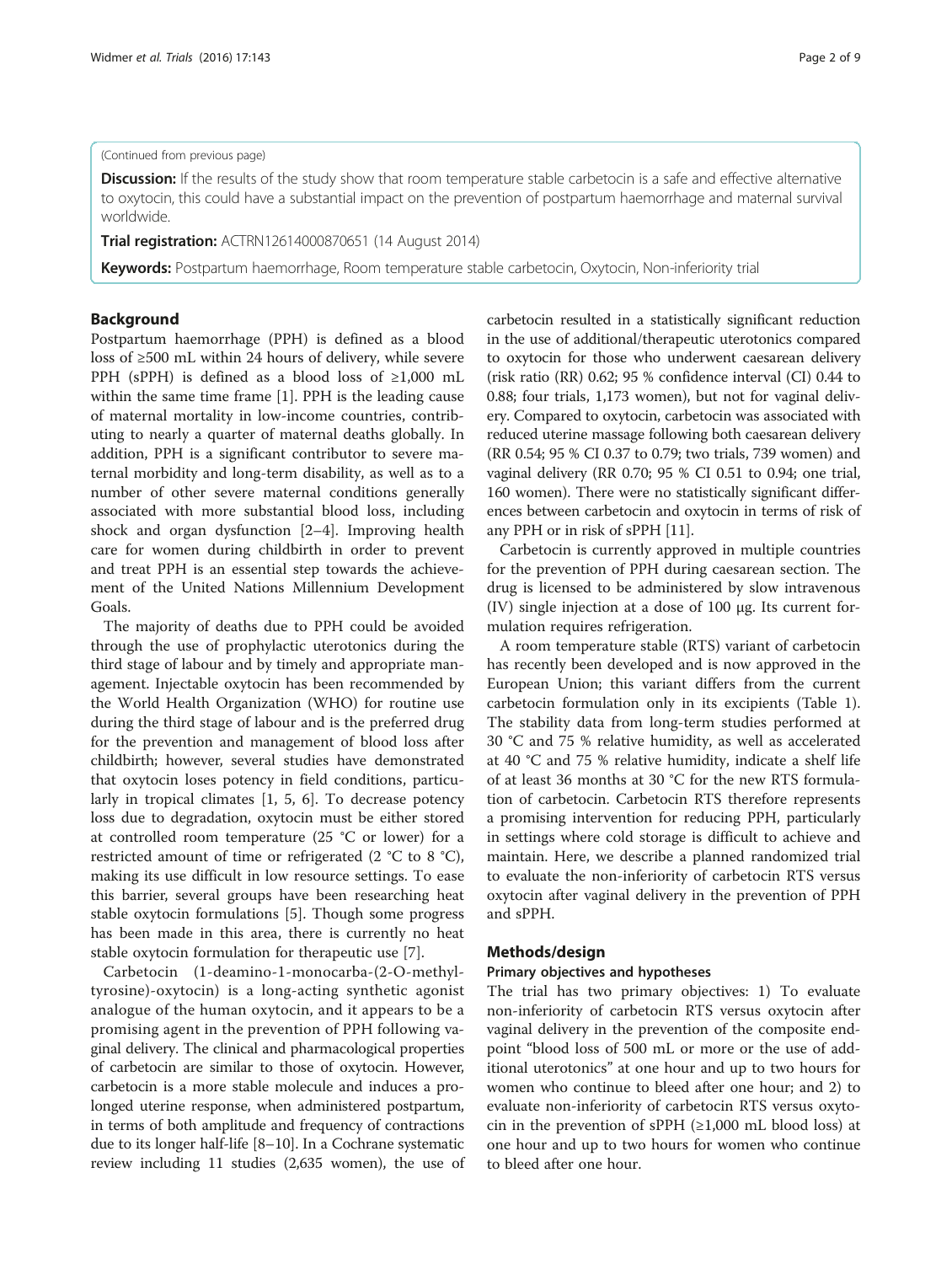| New carbetocin RTS formulation |                |                   | Current carbetocin refrigerated formulation (Duratocin®, Ferring) <sup>a</sup> |               |                   |
|--------------------------------|----------------|-------------------|--------------------------------------------------------------------------------|---------------|-------------------|
| Component                      | Amount (mg/mL) | Function          | Component                                                                      | Amount (mg/mL | <b>Function</b>   |
| Carbetocin                     | 0.100          | Active substance  | Carbetocin                                                                     | 0.100         | Active substance  |
| Succinic acid                  | 1.19           | <b>Buffer</b>     | Sodium chloride                                                                | 9             | Isotonicity agent |
| Mannitol                       | 47.0           | Isotonicity agent | Glacial acetic acid                                                            | to $pH$ 3.8   | pH adjustment     |
| I-methionine                   | 00.1           | Antioxidant       | Water for injection                                                            | $1.0$ ml      | Solvent           |
| Sodium hydroxide 2 N           | to pH 5.45     | pH adjustment     | $\overline{\phantom{0}}$                                                       |               |                   |
| Water for injection            | 1.0 mL         | Solvent           |                                                                                |               |                   |

<span id="page-2-0"></span>Table 1 Composition of carbetocin RTS and carbetocin

a<br>Carbetocin 100 µg/mL was first approved in Canada in June 1997 and is currently registered in more than 70 countries under the trade names PABAL/DURATOCIN/LONACTENE/DURATOBAL

RTS room temperature stable

For both objectives the hypotheses are: 1) carbetocin RTS is non-inferior to oxytocin in terms of the proportion of women with blood loss ≥500 mL or the use of additional uterotonic drugs after vaginal delivery within a non-inferiority margin of 1.16 on the relative risk scale, and the proportion of women with blood loss  $\geq 1,000$  mL after vaginal delivery within a non-inferiority margin of 1.23 on the relative risk scale; and 2) carbetocin RTS is superior to oxytocin in terms of the proportion of women with blood loss ≥500 mL or use of additional uterotonic drugs, and in terms of the proportion of women with blood loss ≥1,000 mL after vaginal delivery. For each of the two primary endpoints, superiority will be tested if non-inferiority has been demonstrated.

Investigators and other assessors will be blinded to individual treatment allocation. The study will be conducted by the HRP/WHO, and WHO staff will also remain blinded to individual participant treatment allocation during the conduct of the trial.

#### Study drug

Carbetocin RTS (Ferring, St. Prex, Switzerland) will be administered as a single IM dose of 100 μg in a 1 mL solution. Oxytocin 10 IU/mL (Syntocinon®, Novartis, Basel, Switzerland) will be administered as a single intramuscular (IM) dose in a 1 mL solution. In order to maintain the blindness of the trial, carbetocin RTS and oxytocin will be provided in 1 mL ampoules in consecutively numbered treatment packs arranged in dispensers and will be stored in a refrigerator at 2 °C to 8 °C.

#### Study design

This clinical trial will be conducted in compliance with the clinical trial protocol, good clinical practice and the applicable regulatory requirements. The trial is planned to be conducted at 22 centres in 10 countries: Argentina, Egypt, India, Kenya, Nigeria, Singapore, South Africa, Thailand, Uganda and the United Kingdom. Approximately 30,000 women will be included in the trial. The recruitment period will be approximately 12 months in each country.

The care provider in charge of antenatal care visits at the hospital will inform potentially eligible pregnant women (women with no allergies to carbetocin, other oxytocin homologues or excipients, or serious cardiovascular disorders) about the trial.

At admission for labour at the hospital, the woman will be approached for participation in the trial when she is in early labour and if her vital signs are normal, and she is not stressed. The investigator will invite her to sign the informed consent. Informed consent will be obtained before any trial-related procedures are carried out.

During the second stage of labour when vaginal delivery is imminent, the woman will be randomized to receive either a single dose of oxytocin 10 IU IM or a single dose of carbetocin RTS 100 μg IM.

The investigator will administer the investigational medicinal product (IMP) immediately after the birth of the baby (preferably within one minute). Once the IMP has been administered, the investigator will follow the management of the third stage of labour as recommended in WHO guidelines and as detailed in the trial's manual of operations.

Once the cord is clamped (1–3 minutes after delivery of the baby) and cut, the investigator will place a calibrated drape under the woman's buttocks and blood loss will be measured for one hour or two hours postpartum if the bleeding continues beyond one hour (blood loss measuring details are provided in the trial's manual of operations).

The woman will end her participation in the trial after her discharge or if she is transferred to a higher care unit, such as an intensive care unit (ICU). Data will be entered into a validated online database system compliant with the FDA 21 CFR part 11.

The trial master protocol was approved by the World Health Organization Research Ethics Review Committee. All sites received ethics approval from their institutional/national boards (see additional file [1](#page-7-0) for the list of ethics committees that reviewed and approved the proposal).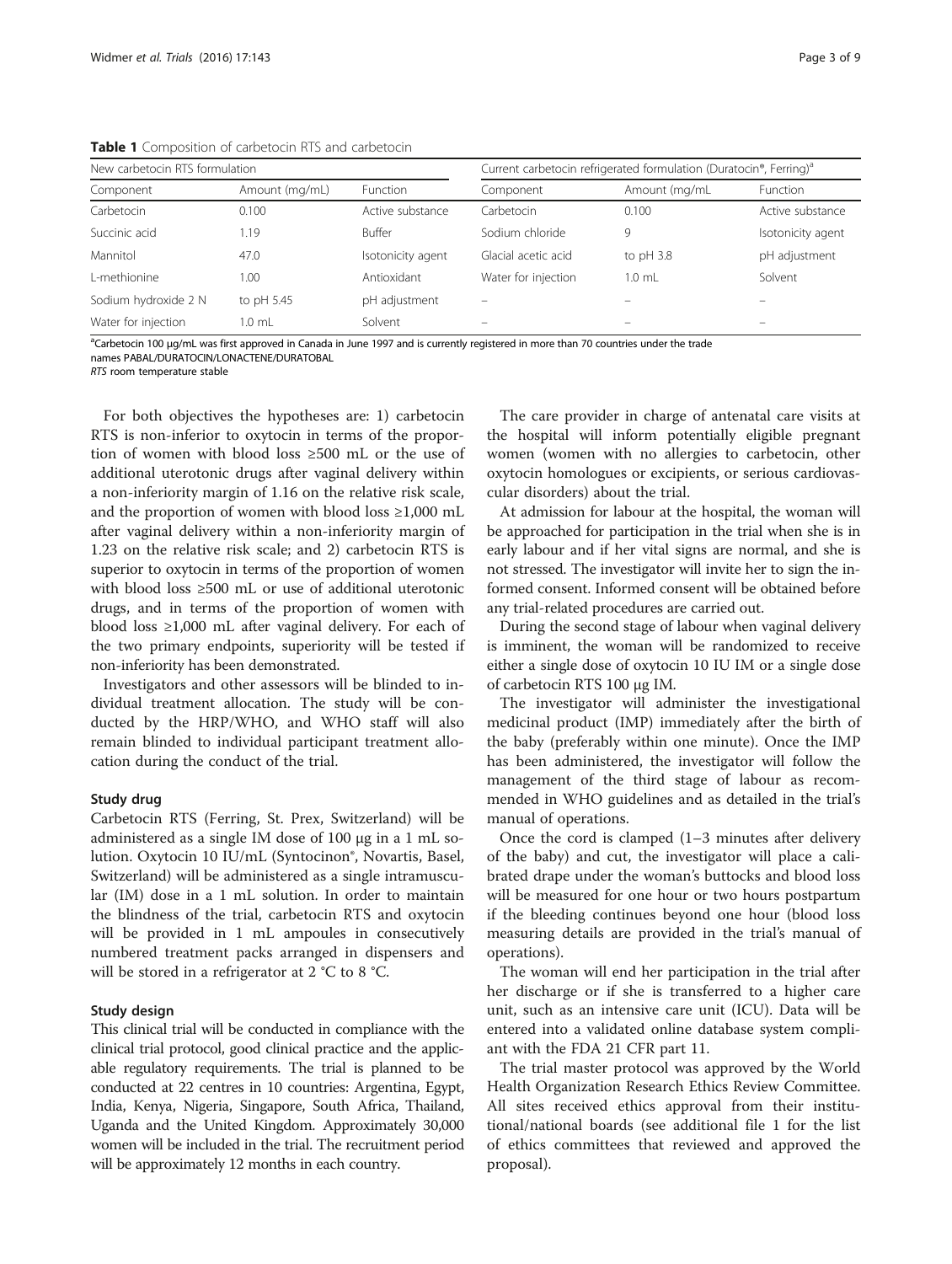#### Inclusion/exclusion criteria

Women will be eligible for inclusion into this trial if they are expected to deliver vaginally, have a cervical dilatation equal to or less than 6 cm, have a known singleton pregnancy and have provide written informed consent. Women will not be eligible for study participation if they: 1) are in an advanced first stage of labour (>6 cm cervical dilatation) or are too distressed to understand, confirm and give informed consent regardless of cervical dilatation; 2) are non-emancipated minors (as per local regulations) without a guardian; 3) have been scheduled for a planned caesarean section; 4) have a birth considered to be an abortion according to local guidelines; 5) have known allergies to carbetocin, other oxytocin homologues or excipients in the medicinal products used in the trial; 6) have serious cardiovascular disorders; 7) have serious hepatic or renal disease; 8) have epilepsy; or 9) are not capable of giving consent due to other health problems such as obstetric emergencies (for example, antepartum haemorrhage) or mental disorder.

Participants will be free to discontinue the trial at any time without giving their reason(s). Participants who withdraw will not be replaced; that is, randomized numbers will be uniquely linked to each participant. Data collected up to that point will be included unless participants request the opposite. After a participant has completed the trial or has withdrawn early, usual treatment will be administered, if required, in accordance with the trial centre's standard of care and generally accepted medical practice and depending on the participant's individual medical needs.

### Randomization

The random allocation sequence will be generated centrally at WHO headquarters using computer-generated random numbers. Randomization will be stratified by country and will use permuted blocks, with an allocation ratio of 1:1. Participants will randomly be assigned within each country to one of the two treatment groups: oxytocin 10 IU IM or carbetocin RTS 100 μg IM. Allocation of the randomly generated sequence will be performed by consecutively numbered treatment packs arranged in dispensers.

#### Primary and secondary endpoints

The primary and secondary endpoints are listed in Table 2. The trial is being conducted as an effectiveness trial with the objective of carbetocin RTS being registered for the indication "prevention of postpartum haemorrhage" by drug regulatory authorities if it is shown to be non-inferior or superior to oxytocin. The primary composite endpoint is blood loss ≥500 mL or use of additional uterotonics. For the purpose of evaluating clinical effectiveness and for the potential inclusion

#### Table 2 Primary and secondary endpoints

#### Primary endpoints

The proportion of women:

- with blood loss of 500 mL or more or the use of additional uterotonics at one hour and up to two hours for women who continue to bleed after one hour;
- with blood loss of 1,000 mL or more at one hour and up to two hours for women who continue to bleed after one hour.

#### Secondary endpoints

The proportion of women:

- with blood loss of 500 mL or more at one hour (or two hours postpartum if the bleeding continues beyond one hour);
- receiving additional uterotonics at one hour (or two hours
- postpartum if the bleeding continues beyond one hour);
- receiving additional uterotonics up to time of discharge:
- receiving blood transfusion up to time of discharge; • with manual removal of placenta up to time of discharge;
- having additional surgical procedures (for example, suturing of cervix/high vaginal tear, exploration of uterine cavity under general anaesthetic, uterine compression suture, uterine or hypogastric ligation, hysterectomy) up to time of discharge; • with maternal death;
- with composite outcome of maternal death or severe morbidity (admission to intensive care unit, hysterectomy, blood loss of two litres or more, uterine inversion) up to time of dischargeBlood loss in mL at one hour (or two hours postpartum if the bleeding continues beyond one hour). The incidence and severity of adverse or serious adverse events

up to the time of discharge.

Newborn outcomes (vital status, Apgar score at 5 minutes, resuscitation of the baby, mechanical ventilation).

of carbetocin RTS in future WHO guidelines and the Model List of Essential Medicines, the more substantive endpoint of blood loss  $\geq 1,000$  mL is also a primary endpoint. Since the two primary endpoints serve independent objectives, there will be no adjustment for the type I error rate for multiplicity of endpoints.

#### Assessment of efficacy

Efficacy will be assessed using blood loss volume measurement per the two primary endpoints listed in Table 2. Blood loss will be measured using a calibrated drape [[12](#page-8-0)], which will be placed under the participant's buttocks once the cord is clamped (1–3 minutes after delivery of the baby) and cut. Blood loss will be measured for one hour, or for two hours postpartum, if the bleeding continues beyond one hour. Blood loss weight in grams will be converted to millilitres by dividing the figure in grams by 1.06 (blood density in grams per millilitre) [\[13\]](#page-8-0).

#### Assessment of safety

Comprehensive assessment of the safety of the study drugs will be performed throughout the course of the trial, from the time of the participant's signature of informed consent until discharge. Trial centre personnel will report any adverse event (AE), whether observed by the investigator or reported by the participant.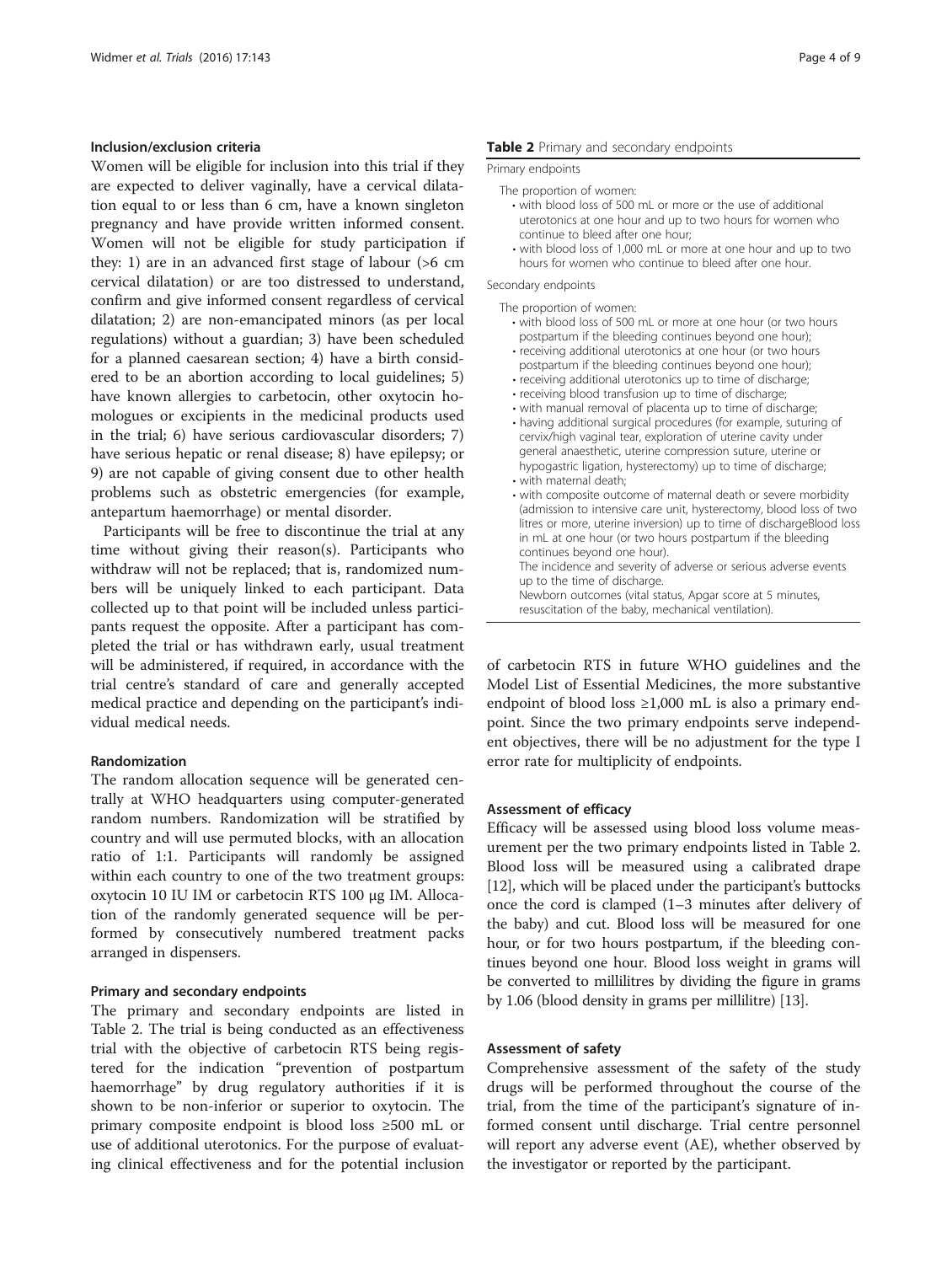<span id="page-4-0"></span>The intensity of an AE will be classified using a threepoint scale:  $\text{mild}$   $\text{–}$  awareness of signs or symptoms, but no disruption of usual activity; moderate  $-$  event sufficient to affect usual activity; and severe  $-$  inability to work or perform usual activities. AEs will also be classified as possibly related to study drug (that is, there is evidence or argument to suggest a causal relationship between the AE and the study drug), or not related to study drug (that is, there is no reasonable evidence or argument to suggest a causal relationship between the AE and the study drug).

The outcome of an AE will be classified as: recovered/ resolved (fully recovered or the condition has returned to the level observed at initiation of trial treatment); recovered/resolved with sequelae (resulted in persistent or significant disability/incapacity); recovering/resolving; not recovered/not resolved; or fatal.

An AE will be considered serious if it results in death, is life-threatening, requires in-patient hospitalization or prolongation of existing hospitalization, results in persistent or significant disability/incapacity, is a congenital anomaly/birth defect, or is an important medical event. If an investigator becomes aware of a serious AE after the participant's hospital discharge, and he/she assesses the serious AE to have a reasonable possible causality to the study drug, the case will be reported, regardless of how long after the end of the trial the AE took place.

Since the amount of blood lost is collected as an efficacy endpoint, only the following blood loss events that fulfil the criteria for a serious AE will be recorded: ICU admission (adult ICU admission, not maternity/labour ward high care); surgical intervention for control of haemorrhage (hypogastric artery ligation or uterine compression sutures); peripartum hysterectomy, blood  $loss \geq 2,000$  mL; and uterine inversion.

#### Sample size calculation

The two endpoints that guided the sample size estimation for the trial were sPPH (blood loss  $\geq 1,000$  mL), PPH (blood loss ≥500 mL) or the use of additional uterotonics. Severe PPH is a more serious endpoint that is closely associated to severe maternal morbidity and related to additional interventions. The sPPH endpoint is also less frequent and thus guided the overall sample size estimation.

A non-inferiority design was chosen since the aim of the trial is to determine if carbetocin RTS is non-inferior in efficacy to the standard intervention (oxytocin 10 IU IM). In order to demonstrate non-inferiority within a margin of 0.46 %, with a power of 80 % and with a significance level of 2.5 %, a total of 29,082 women are needed assuming an equal sPPH prevalence of 2 % with both treatments, calculated by the standard formula (see Additional file [2](#page-7-0) for the rationale of the choice of the margin) [[14\]](#page-8-0). The margin of 0.46 % on the difference scale corresponds to 1.23 on the relative scale for the assumed prevalence. Figure 1 shows the total sample size required to assess non-inferiority at the 2.5 % level of significance (usually required for non-inferiority trials) for different scenarios. We also assumed, from a similar large trial [\[15\]](#page-8-0), a 3 % loss of study participants who are eligible to contribute to the analysis due to exclusion of women

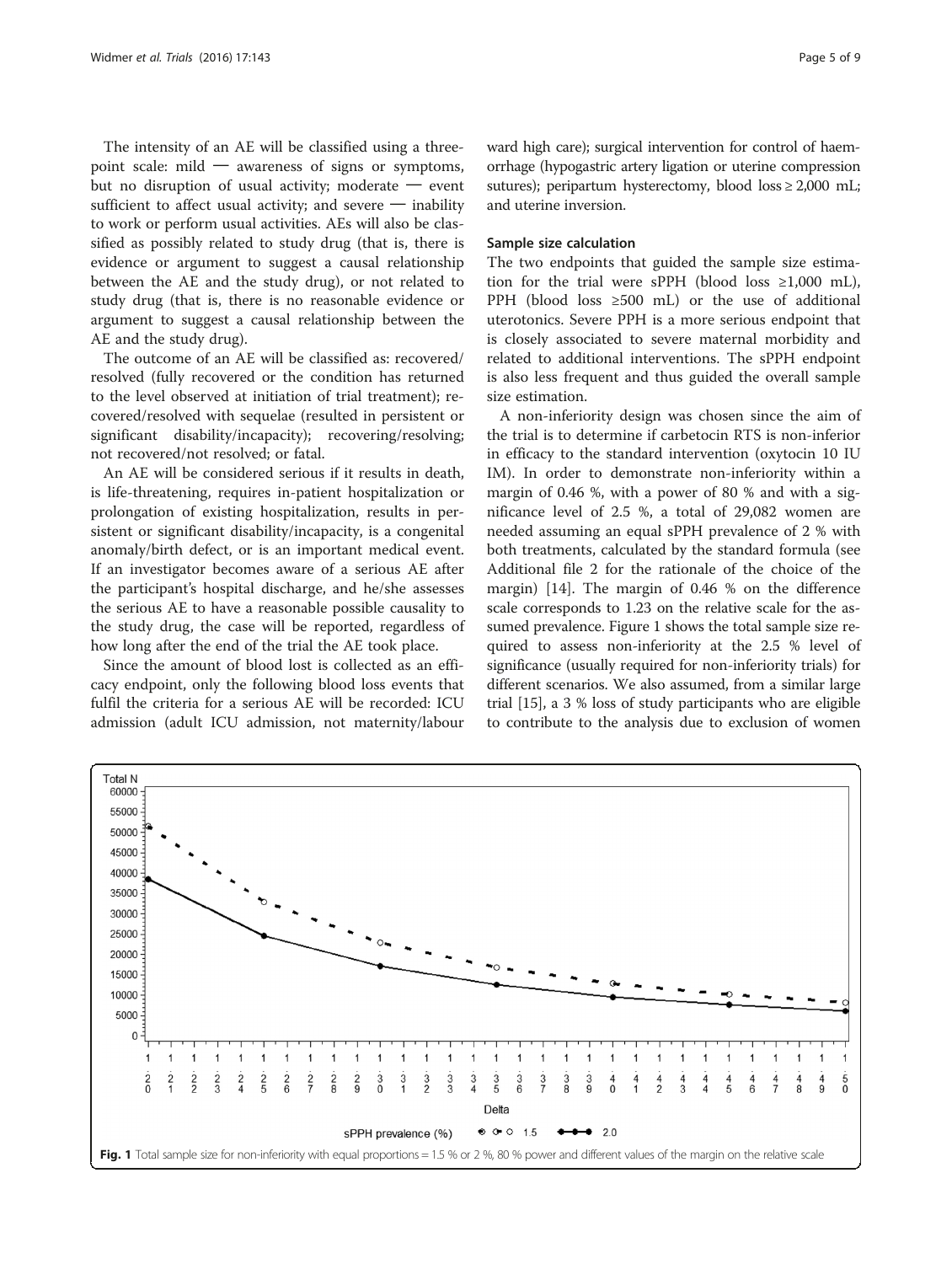with a caesarean section or abortion after randomization, and those who are not protocol-compliant (excluded only in the per-protocol analysis), bringing the sample size to 30,000. This sample size will provide 90 % power for a conventional two-sided 5 % test of superiority to detect a minimum significant difference between 1.5 % and 2 % in the rate of sPPH for the two treatment groups.

Similarly, we calculated the sample size for the composite endpoint defined as blood loss ≥500 mL or administration of additional uterotonics. With active management, the risk of this event is estimated as 16 % (personal communication) [[15](#page-8-0)]. Assuming equal prevalence for this event of 16 % with both treatments, in order to demonstrate non-inferiority within a margin of 1.16 on the relative scale, with a power of 80 % and with a significance level of 2.5 %, a total of 6,242 women are needed. With 30,000 women the power obtained would be more than 99 % [\[14\]](#page-8-0). This sample size will provide a power of 99.5 % for a conventional two-sided 5 % test of superiority to detect a minimum significant difference between 16 % and 18 % in the occurrence of PPH or administration of additional uterotonics for the two treatment groups (Stata version 13.1).

#### Analysis populations

Analyses will be performed in three populations: intention-to-treat (ITT), modified ITT, and per-protocol. The ITT population includes all randomized participants, using the treatment as randomized. The modified ITT analysis excludes women having a caesarean section after randomization and those withdrawing consent. The per-protocol population includes all participants randomized into the trial, who were compliant with, and treated according to, the protocol, and who fulfil the following criteria: compliance with all entry criteria, absence of major clinical trial protocol violations with respect to factors likely to affect the efficacy of treatment, and adequate compliance with trial medication (giving oxytocin or carbetocin to women as randomized). Declaring carbetocin RTS non-inferior to oxytocin will require non-inferiority to be demonstrated for both per-protocol and the modified ITT analyses. For testing the superiority of each endpoint, the modified ITT analysis will be the main analysis. The primary population for safety analysis will consist of all women receiving treatment.

#### **Statistics**

Safety and tolerability will be assessed by a review of AEs, by conducting inferential testing with significance levels for between-group comparisons. The betweentreatment difference for the occurrence of AEs will be tested using the stratified Mantel-Haenszel chi-square if frequencies are sufficiently high, or otherwise with exact methods taking stratification into account.

For efficacy, non-inferiority will be assessed using a two-sided 95 % confidence interval (CI) for the relative risk (RR) of sPPH and of PPH or additional uterotonic use (carbetocin RTS versus oxytocin). The upper limit of the two-sided 95 % CI for the RR for the composite endpoint of blood loss ≥500 mL or additional uterotonic use will be compared to the non-inferiority margin of 1.16. The upper limit of the two-sided 95 % CI for the RR for the endpoint of blood loss ≥1,000 mL will be compared to the non-inferiority margin of 1.23. If the upper limit is below the corresponding margin, non-inferiority will have been demonstrated. This upper limit is the same as the upper limit of the one-sided 97.5 % CI; therefore, the significance level for the non-inferiority test will be 2.5 % (one-sided). For each endpoint, to declare carbetocin RTS non-inferior to oxytocin, we will require noninferiority to be demonstrated for both PP and the modified ITT analyses. If non-inferiority is demonstrated, a two-tailed superiority test will be conducted at 5 % level of significance. Interpretation will be as in Fig. [1](#page-4-0) of Piaggio et al. [[16](#page-8-0)]. Comparisons will also be expressed as risk differences with 95 % CIs.

The statistical technique used to conduct tests and obtain CIs for the main endpoints will be a logistic model with a binary endpoint, a binomial distribution and the log link to obtain RRs. The identity link will be used to obtain risk differences. Stratifying variables (country) will be included in the model. The model will be fitted using SAS Software version 9.3 (SAS Institute Inc., Cary, NC, USA). A separate model will be fitted for each of the two primary endpoints.

We will use the RR as measure of treatment effect on the relative scale for the two primary endpoints. For the composite endpoint of blood loss ≥500 mL or use of additional uterotonics, the margin has been justified as 1.2 on the odds ratio (OR) scale and 1.16 on the RR scale. Heterogeneity across centres will be assessed by using a term in the logistic model for the interaction between treatment and centres. If there is heterogeneity between the centres for any of the results, the possible causes will be explored.

The secondary binary endpoints of blood loss ≥500 mL, use of additional uterotonics, blood transfusion, manual removal of placenta, additional surgical procedures, maternal death and the composite endpoint of maternal death or severe morbidity, will be analysed using the modified ITT population and will be assessed only for conventional superiority using risk differences and relative risks with 95 % CIs estimated with the same techniques described for the main endpoints.

The secondary outcome of blood loss in millilitres will be analysed using the log transformation. This is based on the following: 1) the blood loss distribution is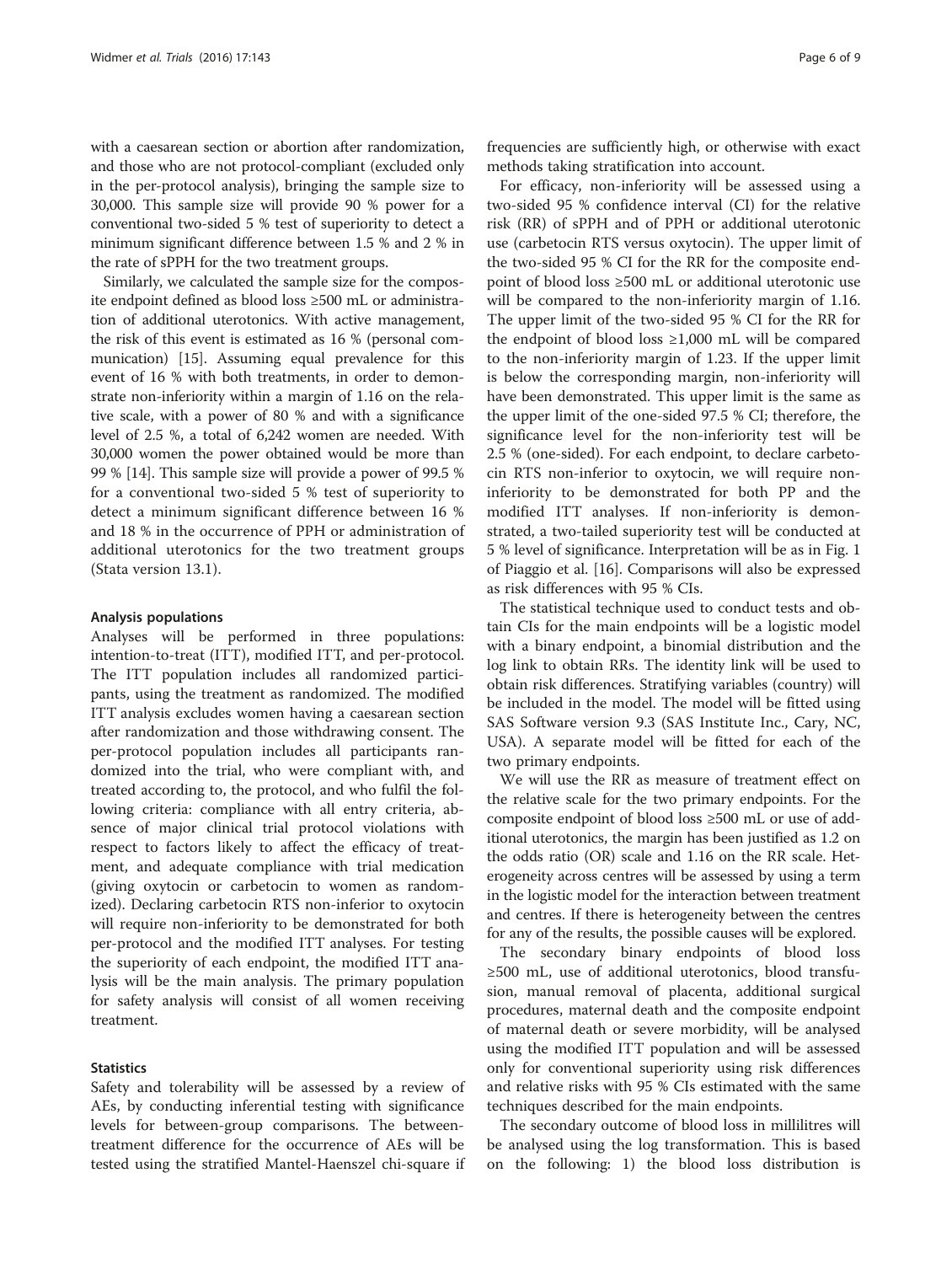positively skewed; 2) different distributions were fitted to blood loss data from a large trial [\[15](#page-8-0)] and the lognormal distribution was found to have a very good fit (personal communication); and 3) the lognormal distribution was used for blood loss data in the literature [[13\]](#page-8-0). Therefore, a lognormal distribution will be fitted to the blood loss data and the probabilities of blood loss ≥500 mL and of ≥1,000 mL will be compared between treatments using parametric methods. The quantiles will be compared between treatments using quantile regression [[17\]](#page-8-0).

#### Trial oversight

The trial will be overseen by two committees. The Trial Steering Committee (TSC) is composed of the WHO/ HRP coordination team, investigators from the 10 participating countries and five independent members with expertise in clinical, statistical and scientific disciplines. The TSC should provide oversight of the progress of the trial and ensure the trial is conducted in accordance with the principles of good clinical practice (GCP).

The Data and Safety Monitoring Committee (DSMC), with no direct involvement in the trial, will handle any ethical issues that may arise while the trial is in progress and will scrutinize two interim analyses, the first to look at safety when 5,000 participants have been recruited, and the second conducted when 15,000 women have been recruited to look at both safety and efficacy. The interim analyses will be masked to trial investigators, trial statistician, WHO, Merck for Mothers and Ferring staff, but not to DSMC members. The DSMC will be expected to provide an ongoing risk-benefit evaluation that addresses the uncertainty necessary to continue.

#### **Discussion**

PPH is one of the major contributors to maternal mortality and morbidity worldwide. Prevention of PPH is therefore of great importance in the pursuit of improved health care for women. The decision to proceed with a large, randomized controlled trial to address this unmet medical need by evaluating the effectiveness of carbetocin RTS compared to oxytocin was based on several considerations. This included the frequent concerns about the quality of oxytocin and its stability in some developing countries, the potential advantage of carbetocin RTS due to its longer half-life (than that of oxytocin), especially when administered intramuscularly, and its heat stability. This study will be conducted under conditions where both study drugs, oxytocin and carbetocin RTS, will be kept under strict refrigeration. If the trial meets its primary endpoint of non-inferiority to oxytocin, the carbetocin RTS formulation will be made available in high-burden countries at an accessible public sector price. This would have major implications for expanding access to effective care and could have a substantial impact on maternal survival.

The risk-benefit relationship was carefully considered in the planning of the trial, as was the selection of the dose of carbetocin RTS. The selected dose for the carbetocin RTS IM injection is 100 μg, the same as the dose approved for IV injection following caesarean section. The safety profile of a 100 μg dose of the carbetocin refrigerated formulation, when administered intravenously, is derived from clinical studies as well as from pharmacovigilance activities that comprise nearly 5 million women exposed. Reported AEs during clinical trials when administered by IV after caesarean section under spinal or epidural anaesthesia are headache, tremor, hypotension, flushing, nausea, abdominal pain, pruritus, anaemia, dizziness, chest pain, dyspnoea, metallic taste and vomiting. The AEs observed were of the same type and frequency as those observed with the comparator, oxytocin. In addition, efficacy and safety data on 100 μg of the carbetocin refrigerated formulation delivered intramuscularly during vaginal delivery is available from several published randomized clinical trials [[11](#page-8-0), [18](#page-8-0), [19\]](#page-8-0). Although the population from whom these safety data are generated is different from the study population of this protocol, women undergoing caesarean section are expected to be at the same or higher risk of AEs than women having a vaginal delivery. It is therefore expected that a carbetocin RTS dose of 100 μg IM, when used in women after vaginal delivery, will be efficacious and have a safety profile that is equal to or better than the well-characterized safety profile of 100 μg IV when used in women following caesarean section.

The study has several strengths. It is a global, multicentred, randomized, double-blind, active comparator controlled study. The active comparator is oxytocin, which is the most commonly recommended drug for PPH prophylaxis and considered the current gold standard in WHO guidelines. The 10 IU dose of oxytocin was chosen as this is currently the most commonly used dose in clinical practice internationally when IM administration is practiced. Blood loss of  $\geq 1,000$  mL is a primary endpoint in this trial, as it was considered as one of the three critical endpoints (together with blood transfusion and maternal death) for the earlier 2007 WHO recommendations for PPH prevention where outcomes were rated by an independent panel [[1\]](#page-7-0). We also used reliable estimates of prevalence of blood loss ≥1,000 mL under active management with oxytocin from different trials and systematic reviews. Additionally, an external DSMC has been established for the ongoing assessment of the risk-benefit ratio. One limitation of our study is that the predicted sample size makes assumptions that in reality might not hold. For example, if the efficacy of oxytocin is much better than that of carbetocin RTS, this would imply that non-inferiority is not likely to be demonstrated and the trial should be stopped for futility. If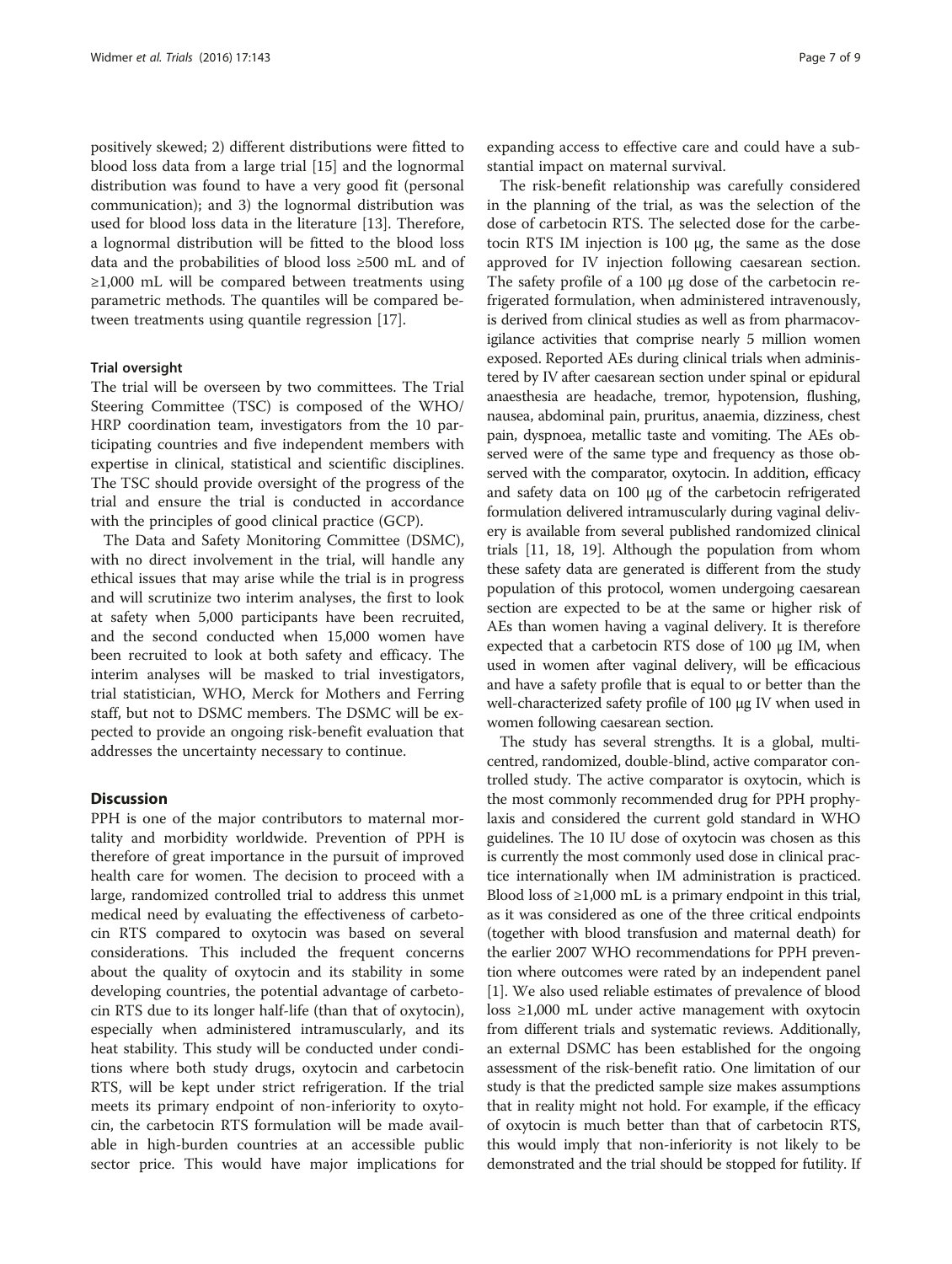<span id="page-7-0"></span>oxytocin is just slightly better than carbetocin RTS, the predicted sample size could have been underestimated, but this is not likely given previous evidence [[11](#page-8-0)].

Results of this trial will be extremely useful, particularly in tropical settings, where cold storage is difficult to achieve and maintain. Should this trial demonstrate that carbetocin RTS is non-inferior to oxytocin in preventing postpartum haemorrhage, in settings where the cold chain cannot be guaranteed, oxytocin could be replaced by carbetocin RTS as the uterotonic used during the third stage of labour. In addition, and based on the tripartite agreement signed between WHO/HRP, Merck for Mothers and Ferring Pharmaceuticals, carbetocin RTS could be available in high-burden countries at a public sector price comparable to oxytocin's price. This could have major implications for preventing PPH and a substantial impact on maternal survival worldwide.

#### Trial status

The trial has started recruitment in five countries. The other five countries are expected to receive regulatory authorities' approval before April 2016.

#### Additional files

[Additional file 1:](dx.doi.org/10.1186/s13063-016-1271-y) Countries ethics committees list and status of the project approval request. (DOCX 15 kb)

[Additional file 2:](dx.doi.org/10.1186/s13063-016-1271-y) Rationale for the choice of the non-inferiority trial the choice of the non-inferiority trial [[20-22](#page-8-0)]. (DOCX 24 kb)

#### Abbreviations

AE: adverse event; CI: confidence interval; DSMC: Data Safety Monitoring Committee; GCP: good clinical practice; HRP: the UNDP/UNFPA/UNICEF/ WHO/World Bank Special Programme of Research, Development and Research Training in Human Reproduction; IM: intramuscular; IMP: investigational medicinal product; ITT: intention to treat; IU: international unit; IV: intravenous; mL: millilitres; PPH: postpartum haemorrhage; RHR: reproductive health and research; RR: risk ratio; RTS: room temperature stable; SAE: serious adverse event; sPPH: severe postpartum haemorrhage; TSC: Trial Steering Committee; WHO: World Health Organization.

#### Competing interests

The authors declare that they have no competing interests. WHO/HRP is solely responsible for the trial. Merck for Mothers is providing the funding and Ferring Pharmaceuticals the carbetocin RTS. The collaboration between WHO/HRP, Merck for Mothers and Ferring Pharmaceuticals is governed by a tripartite agreement.

#### Authors' contributions

The protocol was written by AMG, GP and MW (WHO/HRP coordination team) with comments and contributions from HA, GC, YSC, AC, BF, SG, GJH, PL, KM, TMHN, ZQ and JPS (country investigators and members of the Trial Steering Committee). All authors contributed to the development of the trial protocol and approved the submitted manuscript.

#### Acknowledgements

We thank colleagues from Merck, Sharp & Dohme Corp. and Ferring Pharmaceuticals for their comments and contributions to the protocol. We thank Novartis Pharma AG for donating the oxytocin and Ferring Pharmaceuticals for donating the carbetocin RTS.

#### Funding

The study to be undertaken pursuant to this protocol is funded by Merck Sharp & Dohme Corp., a wholly owned subsidiary of Merck and Co., Inc. (Kenilworth, NJ USA), through its Merck for Mothers program. The authors are responsible for the design of the protocol and the planning, monitoring and implementation of the study.

#### Author details

<sup>1</sup>Department of Reproductive Health and Research, World Health Organization, UNDP/UNFPA/UNICEF/WHO/World Bank Special Programme of Research, Development and Research Training in Human Reproduction (HRP), Avenue Appia 20, Geneva 1201, Switzerland. <sup>2</sup>Medical Statistics deparment, London School of Hygiene and Tropical Medicine, London, UK. <sup>3</sup>Department of Obstetrics and Gynecology, Women's Health Hospital, Faculty of Medicine, Assiut University, Assiut, Egypt. <sup>4</sup>Centro Rosarino de Estudios Perinatales, Rosario, Argentina. <sup>5</sup>Department of Obstetrics and Gynaecology, Yong Loo Lin School of Medicine, National University Hospital Singapore, Singapore, Singapore. <sup>6</sup>Birmingham Women's NHS Foundation Trust, Birmingham, UK. <sup>7</sup>Department of Obstetrics and Gynaecology, College of Medicine, University of Ibadan, Ibadan, Nigeria. <sup>8</sup>Department of Medical Education, K L E Society's J N Medical College, Belgaum, India. <sup>9</sup> Effective Research Care Unit, University of Witwatersrand, University of Fort Hare, East London, South Africa. <sup>10</sup>Department of Obstetrics and Gynaecology, Khon Kaen University, Khon Kaen, Thailand. 11Department of Obstetrics and Gynecology, School of Medicine, Makerere University College of Health Sciences, Kampala, Uganda. 12Department of Obstetrics and Gynaecology, Kenyatta National Hospital, University of Nairobi, Nairobi, Kenya. <sup>13</sup>Department of Social Medicine, Ribeirão Preto Medical School, University of São Paulo, Ribeirão Preto, SP, Brazil.

#### Received: 16 June 2015 Accepted: 2 March 2016 Published online: 17 March 2016

#### References

- 1. WHO. Recommendations for the prevention and treatment of postpartum haemorrhage. Geneva, Switzerland: World Health Organization; 2012.
- 2. Khan KS, Wojdyla D, Say L, Gulmezoglu AM, Van Look PF. WHO analysis of causes of maternal death: a systematic review. Lancet. 2006;367(9516):1066–74.
- 3. Campbell OM, Graham WJ. Lancet Maternal Survival Series steering group. Strategies for reducing maternal mortality: getting on with what works. Lancet. 2006;368(9543):1284–99.
- 4. Souza JP, Gülmezoglu AM, Vogel J, Carroli G, Lumbiganon P, Qureshi Z, Costa MJ, Fawole B, Mugerwa Y, Nafiou I, Neves I, Wolomby-Molondo JJ, Bang HT, Cheang K, Chuyun K, Jayaratne K, Jayathilaka CA, Mazhar SB, Mori R, Mustafa ML, Pathak LR, Perera D, Rathavy T, Recidoro Z, Roy M, Ruyan P, Shrestha N, Taneepanichsku S, Tien NV, Ganchimeg T, Wehbe M, Yadamsuren B, Yan W, Yunis K, Bataglia V, Cecatti JG, Hernandez-Prado B, Nardin JM, Narváez A, Ortiz-Panozo E, Pérez-Cuevas R, Valladares E, Zavaleta N, Armson A, Crowther C, Hogue C, Lindmark G, Mittal S, Pattinson R, Stanton ME, Campodonico L, Cuesta C, Giordano D, Intarut N, Laopaiboon M, Bahl R, Martines J, Mathai M, Merialdi M, Say L. Moving beyond essential interventions for reduction of maternal mortality (the WHO Multicountry Survey on Maternal and Newborn Health): a cross-sectional study. Lancet. 2013;9879(381):1747–55.
- 5. Heat-stable oxytocin Technology opportunity assessment report. PATH, February 2012.
- 6. Hogerzeil HV, Walker GJA, de Goeje MJ. Stability of injectable oxytocics in tropical climates: results of field surveys and simulation studies on ergometrine, methylergometrine and oxytocin. 1993
- 7. Ashigbie P. Priority Medicines for Europe and the World 2013 Update. Background paper 6.16 - Postpartum haemorrhage. Geneva, Switzerland: WHO; 2013.
- 8. Ryden G, Sjoholm I. Half-life of oxytocin in blood of pregnant and non-pregnant women. Acta Endocrinol (Copenh). 1969;61(3):425–31.
- 9. Fabian M, Forsling ML, Jones JJ, Pryor JS. The clearance and antidiuretic potency of neurohypophysial hormones in man, and their plasma binding and stability. J Physiol. 1969;204(3):653–68.
- 10. Chard T, Boyd NR, Forsling ML, McNeilly AS, Landon J. The development of a radioimmunoassay for oxytocin: the extraction of oxytocin from plasma, and